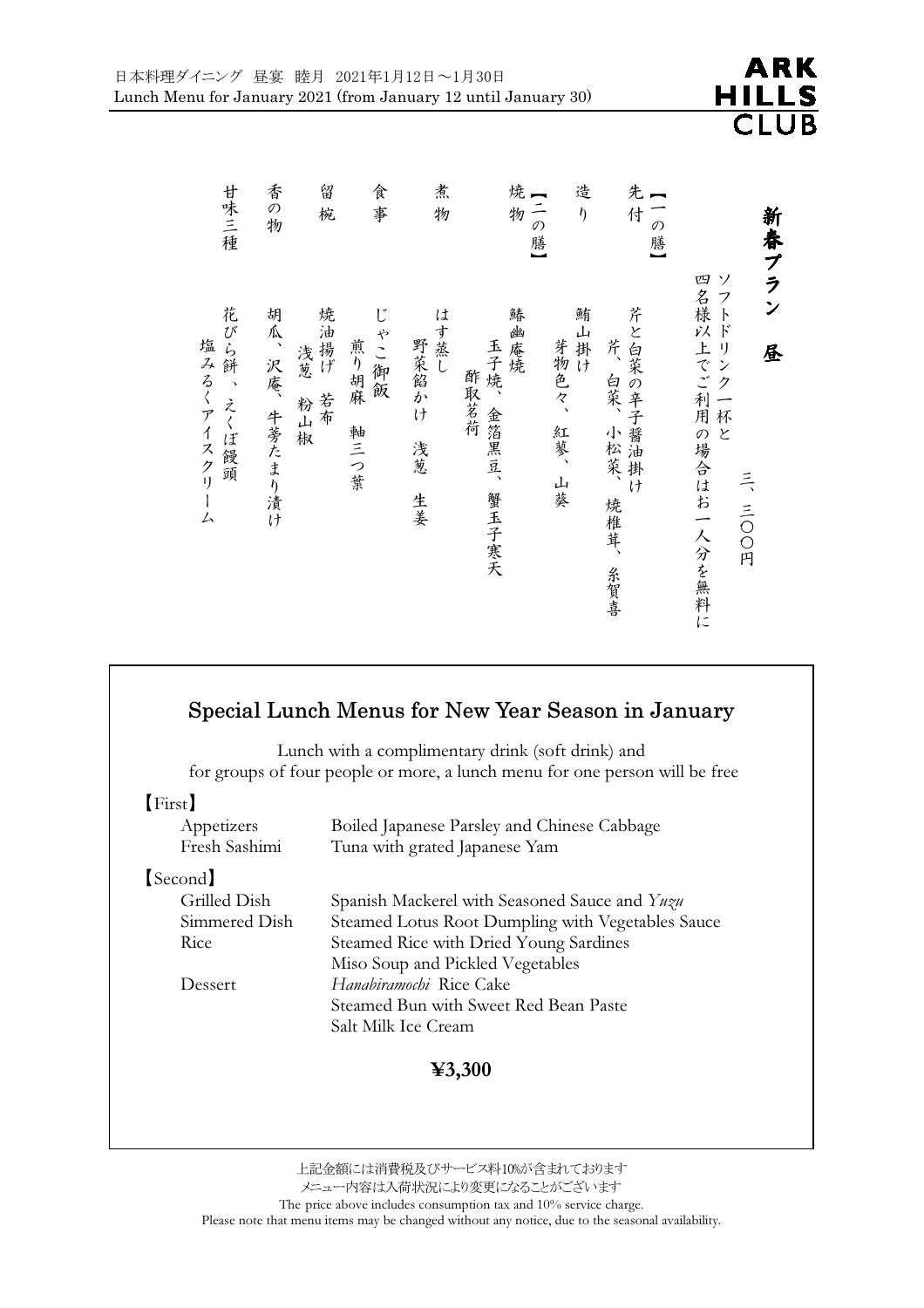甘 味 しゃ 塩みるくアイスクリーム

塩みるくアイスクリーム

廿 味

| 食事                                                                                                                                   | 主<br>菜                                                                                                                                                                            | 煮<br>物                           | 旬<br>菜                                                                      | 先<br>付                              |                                     |
|--------------------------------------------------------------------------------------------------------------------------------------|-----------------------------------------------------------------------------------------------------------------------------------------------------------------------------------|----------------------------------|-----------------------------------------------------------------------------|-------------------------------------|-------------------------------------|
| お選<br>・石川県産こしひかり<br>$\widehat{ii}$<br>能登井<br>り、ぼたん海老、いくら<br>びください<br>青利烏賊、玉子焼、海苔、大葉<br>十五〇〇円<br>煎り胡麻、<br>留椀、<br>香の物<br>がり、<br>紅蓼、山葵) | $\ddot{\times}$<br>お選<br>$\overline{\phantom{a}}$<br>能登豚のひれかつ<br>本<br>天ぷら( 白海老の掻揚げ ) +五〇本日の魚料理<br>○○○円で一品追加承ります<br>びください<br>Ō<br>$\overline{O}$<br>$\breve{\mathsf{H}}$<br>円<br>円 | は<br>す蒸し<br>野菜餡かけ、<br>浅葱、<br>中生姜 | 蟹玉子寒天<br>源平なます<br>蟹ほぐし身、<br>水前寺海苔、人参、大根、<br>くこの実、柚子<br>玉子、木の芽<br>胡瓜、<br>市田柿 | 芹と白菜の辛子醤油掛け<br>芹、白菜、<br>小松菜、焼椎茸、糸賀喜 | お昼ご飯膳<br>主菜と食事をお選びいただけます<br>ニ、三〇〇円〜 |

**ARK** 

HILLS<br>CLUB

# Special Lunch Set

| Appetizers<br>Seasonal Dish | Boiled Japanese Parsley and Chinese Cabbage<br>Jellied Agar with Crab and Egg<br>Vinegared Seaweed and Vegetables |
|-----------------------------|-------------------------------------------------------------------------------------------------------------------|
| Simmered Dish<br>Main Dish  | Steamed Lotus Root Dumpling with Vegetables Sauce<br>Choice of                                                    |
|                             | • Deep-fried Pork Loin Cutlet                                                                                     |
|                             | • Today's Fish $+\yen 500$                                                                                        |
|                             | • Glass Shrimp and Mix Vegetable Tempura +¥500                                                                    |
|                             | • Three Kinds of Seasonal Fresh Sashimi +¥500                                                                     |
|                             | $\mathcal{K}$ For each additional main +¥1,000                                                                    |
| Rice                        | Choice of                                                                                                         |
|                             | • "Koshihikari" Steamed Rice from Ishikawa                                                                        |
|                             | • Yellowtail, Spot Prawn, Salmon Roe                                                                              |
|                             | and Squid Rice Bowl $+4500$                                                                                       |
|                             | and Miso Soup, Pickled Vegetables                                                                                 |
| Dessert                     | Salt Milk Ice Cream                                                                                               |

### ¥2,300 $\sim$

日本料理ダイニングでは、石川県産こしひかりを使用しております メニュー内容は入荷状況により変更になることがございます 料金には消費税と10%のサービス料を加算させていただきます

Japanese Dining serve "Koshihikari" rice from Ishikawa. Please note that menu items may be changed without any notice, due to the seasonal availability. All prices are subject to consumption tax and a 10% service charge.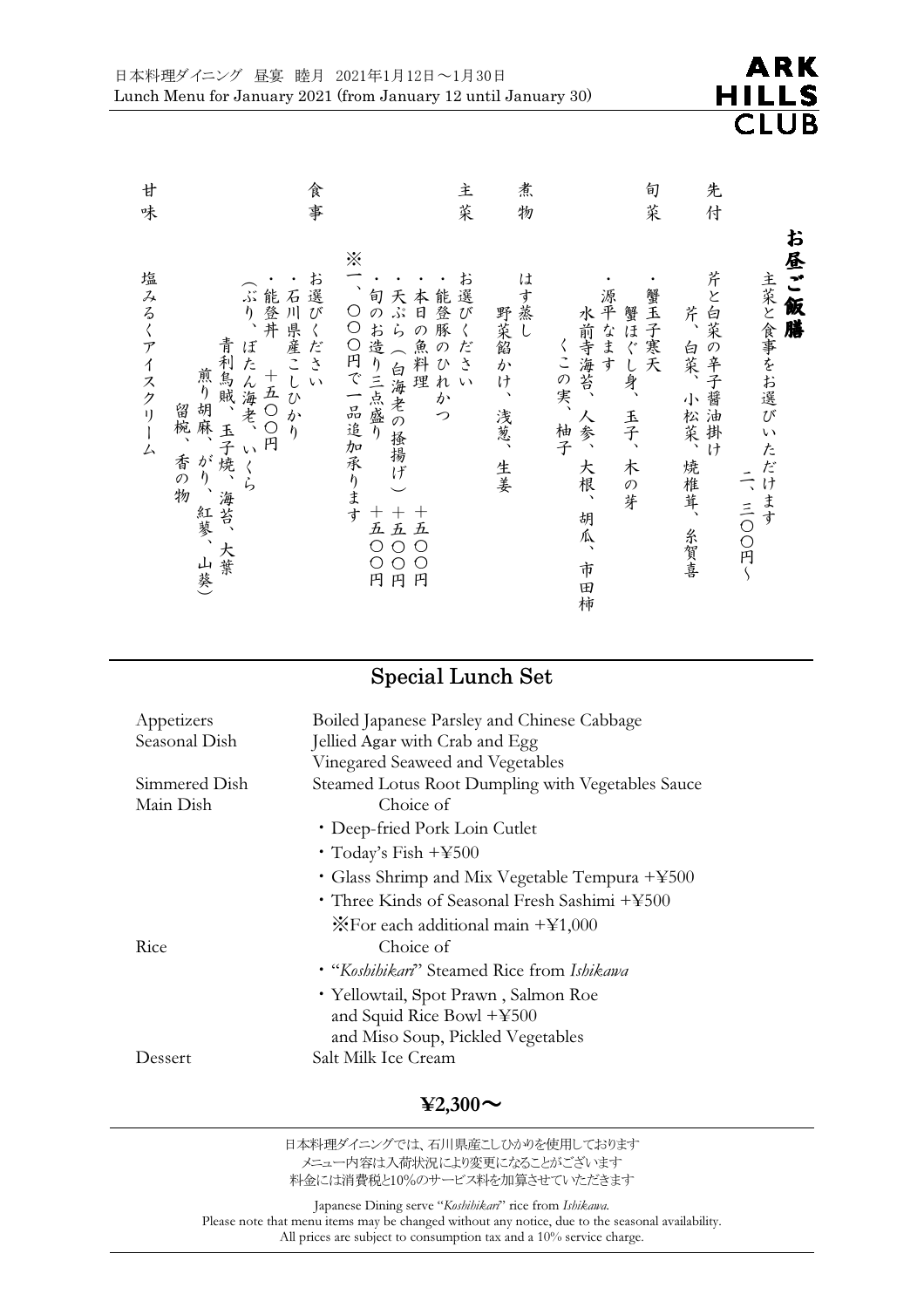| そば     | 御膳<br>ニ、三〇〇円〜                                                                       |
|--------|-------------------------------------------------------------------------------------|
| 先<br>付 | 芹と白菜の辛子醤油掛け<br>芹、白菜、小松菜、焼椎茸、<br>糸賀喜                                                 |
| 旬<br>菜 | 蟹玉子寒天<br>蟹ほぐし身、玉子、木の芽                                                               |
| 煮<br>物 | はす蒸し<br>野菜餡かけ、<br>浅葱、<br>生姜                                                         |
| 天婦羅    | 追加承ります<br>白海老の掻揚げ<br>丸十、えりんぎ茸、蕗のとう<br>富士卸し、レモン、塩、天出汁<br>十五〇〇円                       |
| 蕎<br>麦 | 鴨つけ汁蕎麦<br>盛り蕎麦<br>薬味(刻み葱、<br>合鴨、笹打ち葱、<br>煎り胡麻、<br>蕎麦出汁<br>海苔、山葵)<br>七味唐辛子<br>$+500$ |
| 食事     | じゃこ御飯<br>煎り胡麻、三つ葉                                                                   |
| 香の物    | 胡瓜、沢庵<br>牛蒡たまり漬け                                                                    |
| 甘味     | 塩みるくアイスクリーム                                                                         |

# Soba Noodle Plate

| Appetizers      | Boiled Japanese Parsley and Chinese Cabbage                                               |
|-----------------|-------------------------------------------------------------------------------------------|
| Seasonal Dish   | Jellied Agar with Crab and Egg                                                            |
| Simmered Dish   | Steamed Lotus Root Dumpling with Vegetables Sauce                                         |
| Deep-fried Dish | Additional order<br>Glass Shrimp and Mix Vegetable Tempura $+\frac{1}{2}500$              |
| <b>Noodles</b>  | • <i>Soba</i> Buckwheat Noodles<br>• Soba Buckwheat Noodles with Duck Dipping Sauce +¥500 |
| Rice            | Steamed Rice with Dried Young Sardines<br>and Pickled Vegetables                          |
| Dessert         | Salt Milk Ice Cream                                                                       |

### ¥2,300 $\sim$

日本料理ダイニングでは、石川県産こしひかりを使用しております メニュー内容は入荷状況により変更になることがございます 料金には消費税と10%のサービス料を加算させていただきます

Japanese Dining serve "Koshihikan" rice from Ishikawa. Please note that menu items may be changed without any notice, due to the seasonal availability. All prices are subject to consumption tax and a 10% service charge.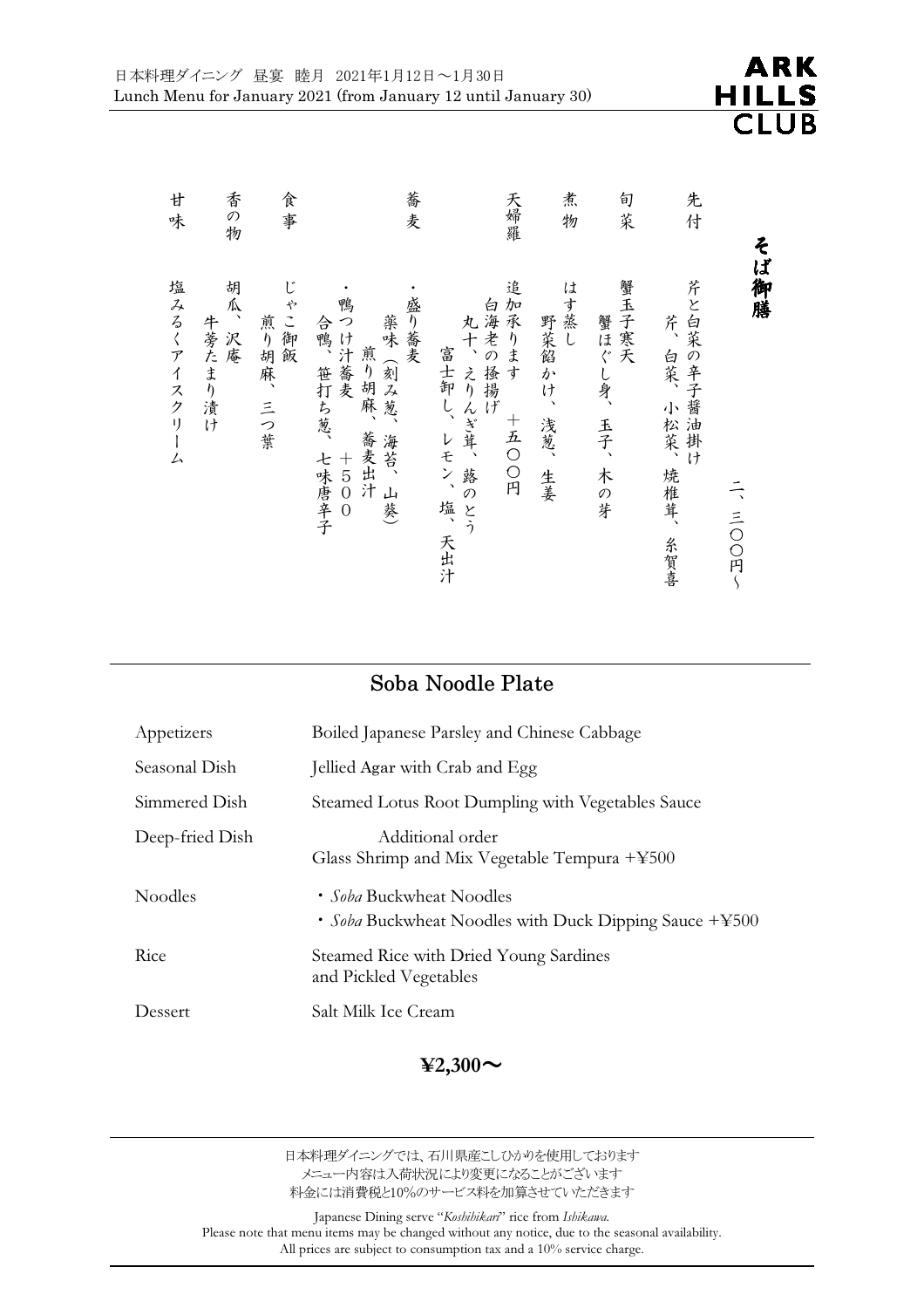| 廿<br>味                   | 香の物                  | 留<br>椀                              | 食事            | 本日の                             | 煮<br>物                          | 旬<br>茱                                                                                      | 先<br>付                                               |                      |  |
|--------------------------|----------------------|-------------------------------------|---------------|---------------------------------|---------------------------------|---------------------------------------------------------------------------------------------|------------------------------------------------------|----------------------|--|
| 塩<br>みるくアイスク<br>リーー<br>Д | 胡<br>瓜、沢庵<br>牛蒡たまり漬け | 焼<br>~油揚げ、<br>若布、<br>浅葱、<br>粉山<br>椒 | 石<br>川県産こしひかり | 魚料理<br>ぶり大根、<br>鰆<br>いしる焼、<br>等 | は<br>す蒸し<br>野菜餡かけ、<br>浅葱、<br>生姜 | 蟹玉子寒天<br>源平なます<br>蟹ほぐし身、<br>水前寺海苔、<br>胡瓜、<br>市田柿、<br>人参、<br>玉子、<br>くこの実、<br>木の芽<br>大根<br>柚子 | 芹と白菜の辛子醤<br>芹、<br>白菜、<br>小松菜、焼椎茸、<br>油<br>.掛け<br>糸賀喜 | おすすめ魚料理<br>膳<br>八〇〇円 |  |

## Recommended Lunch Today's Fish Plate

| Appetizers    | Boiled Japanese Parsley and Chinese Cabbage                                                  |
|---------------|----------------------------------------------------------------------------------------------|
| Seasonal Dish | Jellied Agar with Crab and Egg<br>Vinegared Seaweed and Vegetables                           |
| Simmered Dish | Steamed Lotus Root Dumpling with Vegetables Sauce                                            |
| Main Dish     | Today's Fish                                                                                 |
| Rice          | <i>"Koshihikari</i> " Steamed Rice from <i>Ishikawa</i><br>and Miso Soup, Pickled Vegetables |
| Dessert       | Salt Milk Ice Cream                                                                          |

## ¥2,800

日本料理ダイニングでは、石川県産こしひかりを使用しております メニュー内容は入荷状況により変更になることがございます 料金には消費税と10%のサービス料を加算させていただきます

Japanese Dining serve "Koshihikari" rice from Ishikawa. Please note that menu items may be changed without any notice, due to the seasonal availability. All prices are subject to consumption tax and a 10% service charge.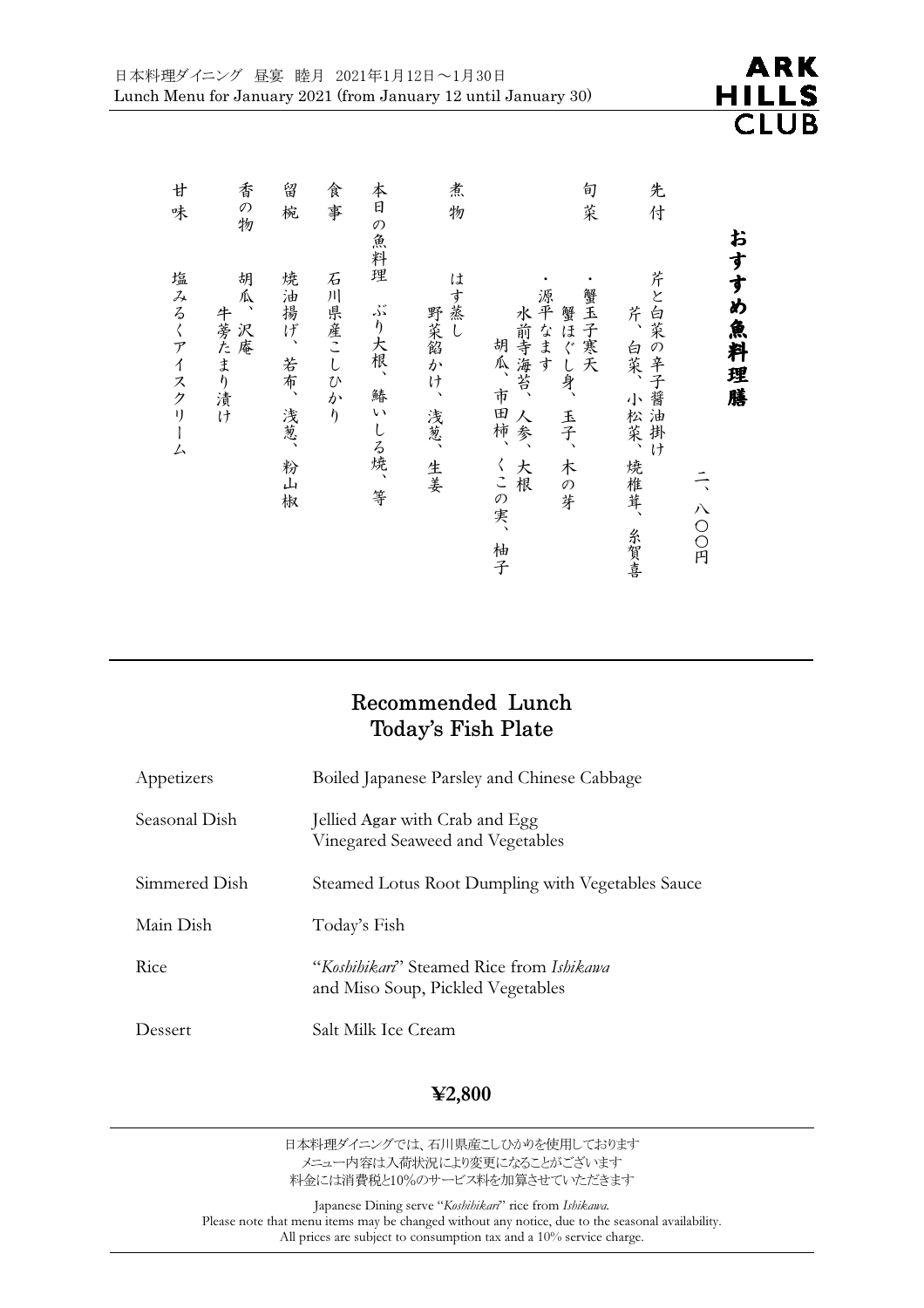|                    |                          |                                |                                                   | 日本料理ダイニング 昼宴 睦月 2021年1月12日~1月30日                    |                                                             | Lunch Menu for January 2021 (from January 12 until January 30) |                |                                                                          |                                                                       | ARK<br>S           |
|--------------------|--------------------------|--------------------------------|---------------------------------------------------|-----------------------------------------------------|-------------------------------------------------------------|----------------------------------------------------------------|----------------|--------------------------------------------------------------------------|-----------------------------------------------------------------------|--------------------|
| 廿<br>味             | 香<br>$\mathcal{O}$<br>物  | 食<br>事                         | 酢<br>$\mathcal{O}$<br>物                           | 揚<br>物                                              | 煮<br>物                                                      | (松花堂)                                                          | お造り            | お<br>椀                                                                   | 先<br>付                                                                | B                  |
| 塩<br>みるくアイスクリ<br>ム | 胡<br>瓜<br>沢庵、<br>牛蒡たまり漬け | ľ<br>ゃ<br>こ御飯<br>煎り胡麻、<br>軸三つ葉 | 源平なます、<br>人参、<br>くこの実、<br>大根、胡瓜、<br>柚子<br>市<br>田柿 | わ<br>か<br>さぎ香り揚げ<br>蓮根、<br>レモン、<br>蕗の薹、<br>藻塩<br>青唐 | $\mathcal{U}$<br>ろうす<br>里芋含め煮、<br>梅麩、<br>隐元、<br>篠湯葉<br>溶き辛子 | 鰆<br>幽<br>庵焼<br>玉子燒、<br>蟹玉子寒天、<br>金箔黑豆、<br>酢取茗荷                | お造り二種、<br>芽物色々 | 焼目<br>1鯛真丈<br>梅人参、<br>菜の花、<br>柚子、<br>$\boldsymbol{\mathsf{V}}$ )<br>りこ出汁 | 百合根葛練り寄せ<br>飛子、<br>ぶろ<br>っこり<br>$\boldsymbol{\lambda}$<br>山葵、<br>美味出汁 | 睦<br>月弁当<br>三、五〇〇円 |

## Seasonal Bento Box

| Appetizer       | Jellied <i>Kuzu</i> with Lily Bulb                                                                       |
|-----------------|----------------------------------------------------------------------------------------------------------|
| Clear Soup      | Dried Young Sardine Stock with Sea Bream Dumpling                                                        |
| Fresh Sashimi   | Two kinds of Today's Fish                                                                                |
| Grilled Dish    | Spanish Mackerel with Seasoned Sauce and Yuzu                                                            |
| Simmered Dish   | Deep-fried <i>Tofu</i> mixed with Vegetables, Simmered Taro<br><i>Yuba</i> , Wheat Gluten and Green Bean |
| Deep-fried Dish | Japanese Smelt, Lotus Root, Japanese Butterbur and Green Chili                                           |
| Vinegared Dish  | Vinegared Seaweed and Vegetables                                                                         |
| Rice            | Steamed Rice with Dried Young Sardines<br>and Pickled Vegetables                                         |
| Dessert         | Salt Milk Ice Cream                                                                                      |

### ¥3,500

日本料理ダイニングでは、石川県産こしひかりを使用しております メニュー内容は入荷状況により変更になることがございます 料金には消費税と10%のサービス料を加算させていただきます

Japanese Dining serve "Koshihikan" rice from Ishikawa. Please note that menu items may be changed without any notice, due to the seasonal availability. All prices are subject to consumption tax and a 10% service charge.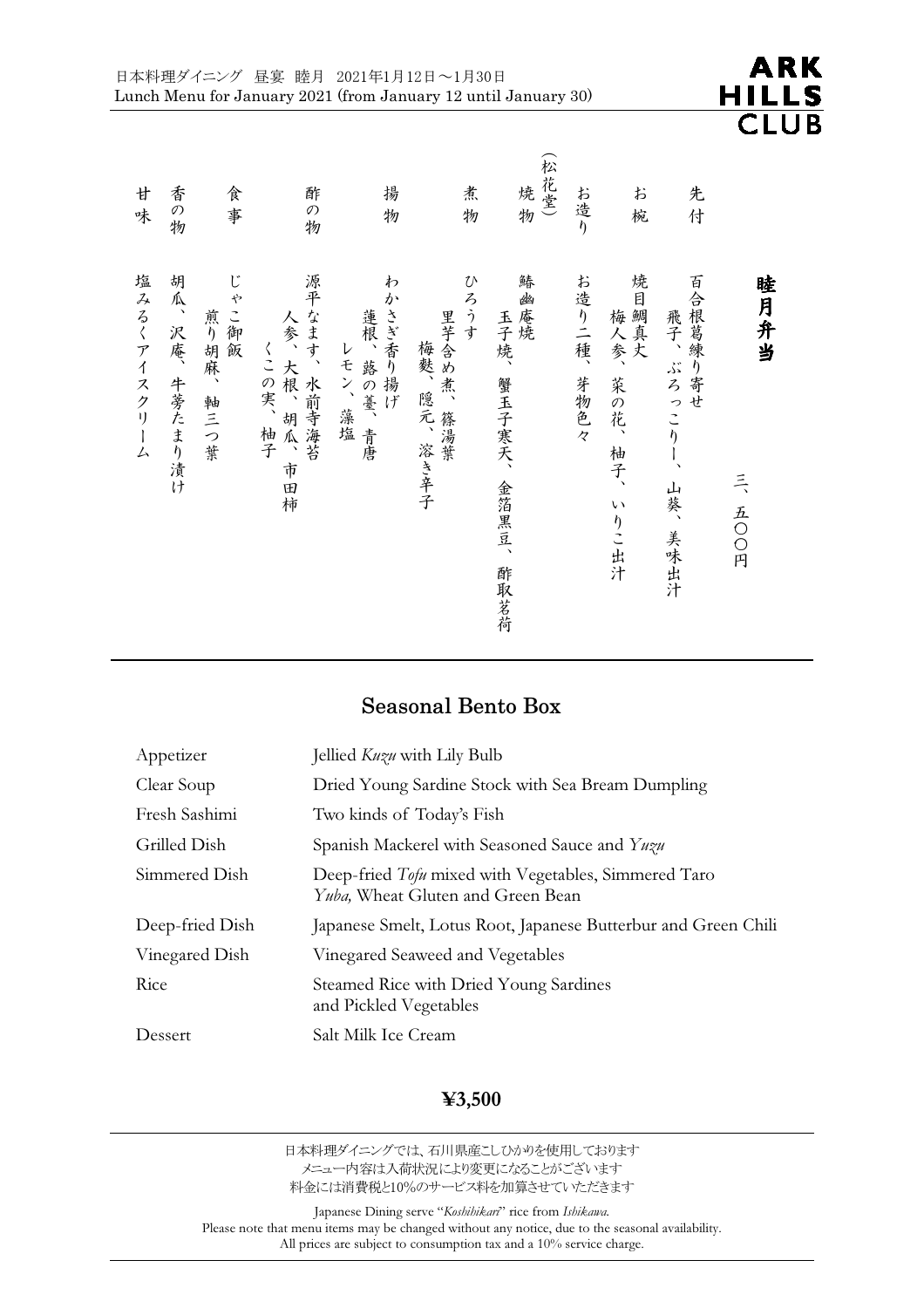| 香の物              | 留<br>椀                 | 食事        | 【三の膳】<br>ステーキ                                                  | 中<br>血  | の膳】<br>天婦羅                                                    | 造り                                                       | の膳】<br>先付          |                           |
|------------------|------------------------|-----------|----------------------------------------------------------------|---------|---------------------------------------------------------------|----------------------------------------------------------|--------------------|---------------------------|
| 胡瓜、沢庵、昆布、牛蒡たまり漬け | 焼<br>油揚げ、若布、浅葱、<br>粉山椒 | 石川県産こしひかり | 黒毛和牛フィレステーキ (一〇〇g)<br>焼野菜添え<br>南瓜、しめじ茸<br>青梗菜、<br>山葵、<br>ぽん酢卸し | 季節の彩り野菜 | わ<br>かさぎ、<br>丸十、<br>富士卸し、レモン、塩、<br>海老<br>えりんぎ茸、<br>蕗の薹<br>天出汁 | お造り二種盛り<br>芽物色々、紅蓼、<br>芹<br>白菜、<br>小松菜、焼椎茸、<br>山葵<br>糸賀喜 | <b>芹と白菜の辛子醤油掛け</b> | 黒毛和牛フィレステーキ膳<br>亽<br>○○○円 |

## Japanese Beef Fillet Steak Plate

| [First]  | Appetizers<br>Fresh Sashimi | Boiled Japanese Parsley and Chinese Cabbage<br>Two kinds of Fish                                                   |
|----------|-----------------------------|--------------------------------------------------------------------------------------------------------------------|
| [Second] |                             |                                                                                                                    |
|          |                             | Deep-fried Dish Assorted Tempura<br>Japanese Smelt, Prawn, Sweet Potato, Eringi Mushroom<br>and Japanese Butterbur |
|          | Salad                       | Seasonal Vegetables                                                                                                |
| [Third]  |                             |                                                                                                                    |
|          | Steak                       | Japanese Beef Fillet and Vegetables                                                                                |
|          | Rice                        | "Koshihikari" Steamed Rice from Ishikawa<br>Miso Soup and Pickled Vegetables                                       |

## ¥8,000

日本料理ダイニングでは、石川県産こしひかりを使用しております メニュー内容は入荷状況により変更になることがございます 料金には消費税と10%のサービス料を加算させていただきます

Japanese Dining serve "Koshihikan" rice from Ishikawa. Please note that menu items may be changed without any notice, due to the seasonal availability. All prices are subject to consumption tax and a 10% service charge.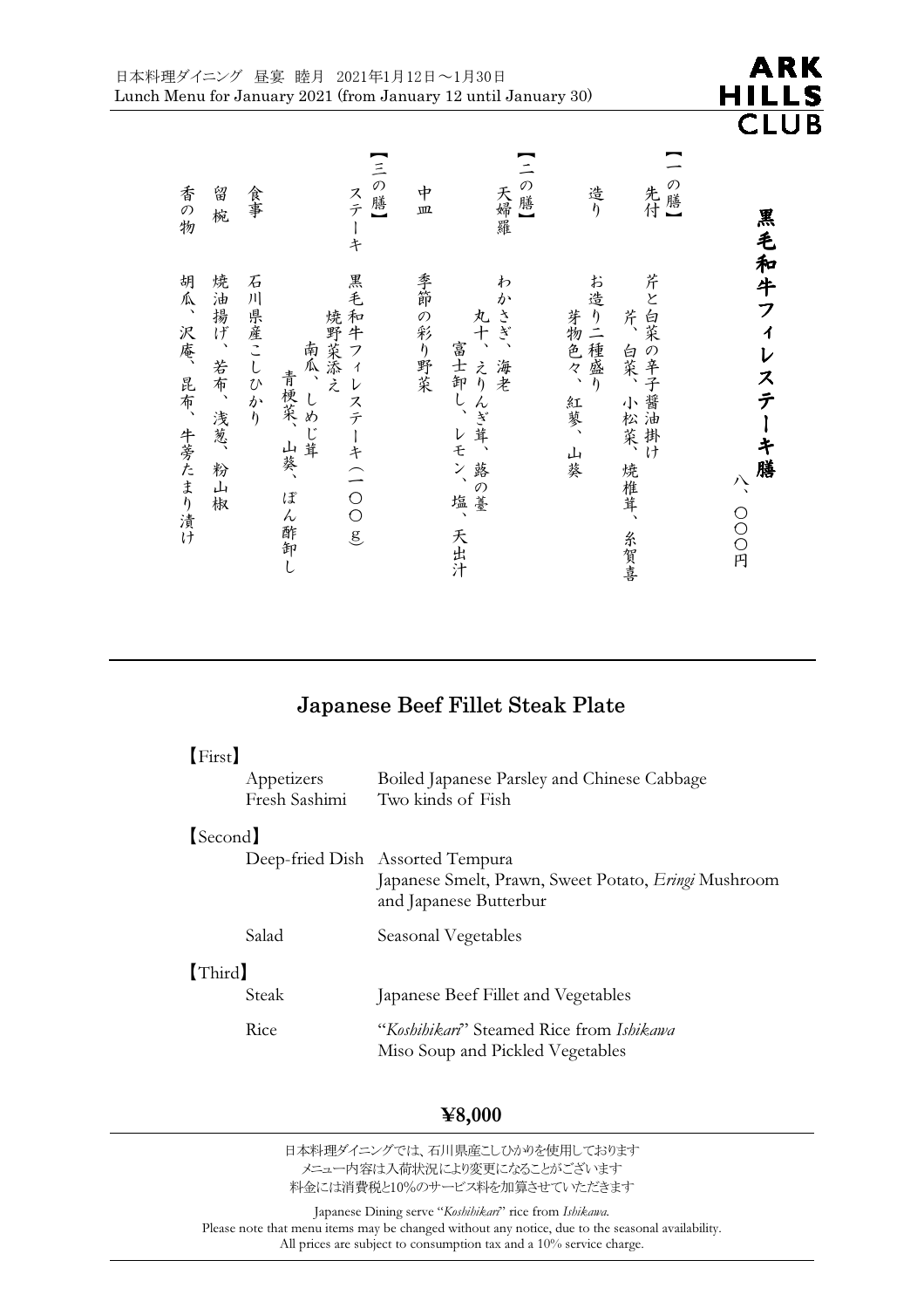※前日までにご予約をお願い致します

\*Please note that reservation is required by the day before.

|                                                                                                                                          | 甘味三種                                                               | 香の                                | 留<br>椀                                  | 食<br>事                                                      | 煮<br>物                                                   | 焼<br>物                                   | 造<br>$\eta$                       | お<br>椀                                             |                                                 | 前<br>菜                                        |                        |                     |
|------------------------------------------------------------------------------------------------------------------------------------------|--------------------------------------------------------------------|-----------------------------------|-----------------------------------------|-------------------------------------------------------------|----------------------------------------------------------|------------------------------------------|-----------------------------------|----------------------------------------------------|-------------------------------------------------|-----------------------------------------------|------------------------|---------------------|
|                                                                                                                                          |                                                                    | 物                                 |                                         |                                                             |                                                          |                                          |                                   |                                                    |                                                 |                                               |                        |                     |
| $\mathcal{I}_{\mathcal{L}}$<br>$\begin{array}{c} \hline \end{array}$<br>ヒ<br>$\mathsf{l}$<br>又<br>l<br>紅茶                                | 花<br>$\overline{U}$<br>ら餅、<br>塩みるくアイ<br>えくぼ饅<br>スク<br>頭<br>ίJ<br>ム | 胡瓜<br>沢庵、牛蒡たまり漬<br>l <sub>1</sub> | 燒油<br>:揚げ、<br>若布、<br>浅葱、<br>粉<br>山<br>椒 | ľ<br>Þ<br>こ御<br>煎り胡麻、三つ葉                                    | $\mathcal{U}$<br>ろうす<br>- 隠元、溶き辛子里芋含め煮、篠湯葦<br>篠湯葉、<br>梅麩 | 鰆<br>幽<br>玉子焼、<br>酢取茗荷<br>金箔黑豆、<br>蟹玉子寒天 | お造<br>り三種盛り<br>芽物色々、<br>紅蓼、<br>山葵 | 焼<br>- 梅人参、菜のキミ<br>花、<br>柚子、<br>$\sqrt{ }$<br>りこ出汁 | 芹と白菜の辛子<br>芹<br>白菜、<br>小松菜、<br>l<br>焼椎茸、<br>糸賀喜 | 数<br>数の子、若布、<br>長芋、<br>蕪、<br>絹さや、<br>振り<br>柚子 | お好みの食前酒またはソフトドリンクとご一緒に | ディース懐石<br>乓<br>OOO円 |
| Ladies Lunch                                                                                                                             |                                                                    |                                   |                                         |                                                             |                                                          |                                          |                                   |                                                    |                                                 |                                               |                        |                     |
| <b>Aperitif or Soft Drink</b><br>· Pickled Herring Roe with Bonito Flakes<br>Appetizers<br>· Boiled Japanese Parsley and Chinese Cabbage |                                                                    |                                   |                                         |                                                             |                                                          |                                          |                                   |                                                    |                                                 |                                               |                        |                     |
| Clear Soup                                                                                                                               |                                                                    |                                   |                                         | Dried Young Sardine Stock with Grilled Red Snapper Dumpling |                                                          |                                          |                                   |                                                    |                                                 |                                               |                        |                     |
| Fresh Sashimi                                                                                                                            |                                                                    |                                   |                                         | Three kinds of Fish                                         |                                                          |                                          |                                   |                                                    |                                                 |                                               |                        |                     |
| Grilled Dish                                                                                                                             |                                                                    |                                   |                                         | Spanish Mackerel with Seasoned Sauce and Yuzu               |                                                          |                                          |                                   |                                                    |                                                 |                                               |                        |                     |

Simmered Dish Deep-fried Tofu mixed with Vegetables, Simmered Taro Yuba, Wheat Gluten and Green Bean

Rice Steamed Rice with Dried Young Sardines Miso Soup and Pickled Vegetables and the contract of the contract of the

Dessert Hanabiramochi Rice Cake Steamed Bun with Sweet Red Bean Paste Salt Milk Ice Cream

Coffee or Tea

## ¥5,000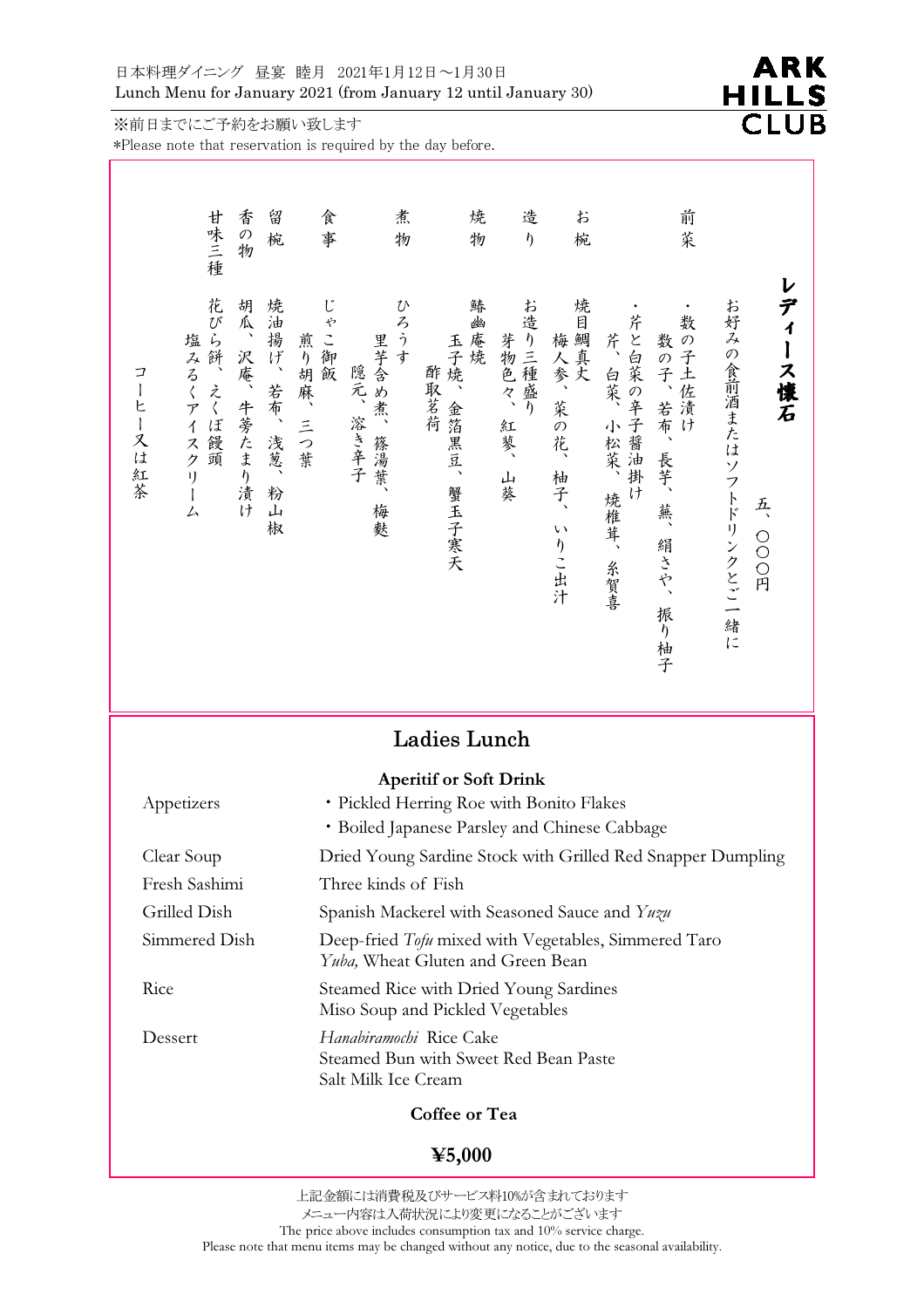

ARK **HILLS CLUB** 

### Sushi

### Karatsu

Amuse-bouche Seven Pieces of Sushi and Sushi Roll, Miso Soup Today's Ice Cream or Sherbet ¥2,800

#### Hagi

Amuse-bouche Ten Pieces of Sushi and Sushi Roll, Miso Soup Today's Ice Cream or Sherbet ¥4,000

#### Mino

Amuse-bouche Special Ten Pieces of Sushi and Sushi Roll, Miso Soup Today's Ice Cream or Sherbet ¥6,000

メニュー内容は入荷状況により変更になることがございます 料金には消費税と10%のサービス料を加算させていただきます

Please note that menu items may be changed without any notice, due to the seasonal availability. All prices are subject to consumption tax and a 10% service charge.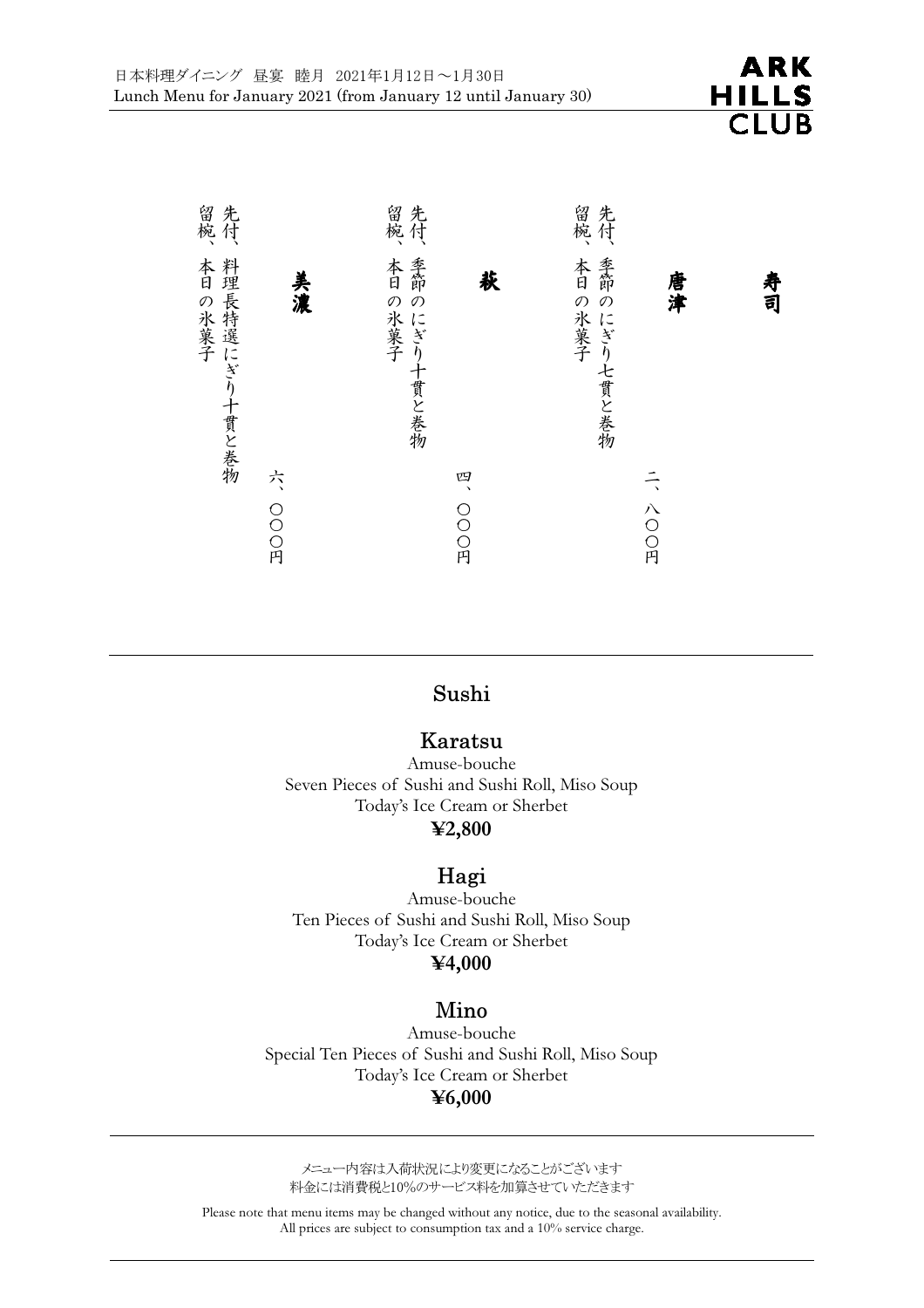|             |                                                                                           | 日本料理ダイニング 昼宴 睦月 2021年1月12日~1月30日<br>Lunch Menu for January 2021 (from January 12 until January 30) |            |                      |                            | ARK<br>S                                                                                      |
|-------------|-------------------------------------------------------------------------------------------|----------------------------------------------------------------------------------------------------|------------|----------------------|----------------------------|-----------------------------------------------------------------------------------------------|
|             |                                                                                           |                                                                                                    |            |                      |                            | <b>CLUB</b>                                                                                   |
| 水<br>物      | 食事                                                                                        | 揚<br>物                                                                                             | 蒸し物        | 焼<br>物               | 先<br>付                     | 菜食                                                                                            |
| 季節のフルー<br>ッ | 石<br>川県産こ<br>留椀<br>香の物<br>(若布、<br>$\mathcal{U}$<br>$\phi$<br>(刻み胡瓜)<br>$\eta$<br>豆腐<br>浅葱 | 野菜天ぷら<br>季節野菜<br>富士卸し、<br>レモン、<br>天出汁                                                              | 蒸し野菜<br>青味 | 茄子田楽焼<br>青唐、<br>はじかみ | 季節野菜の煮浸,<br>$\overline{L}$ | ア<br>イリ<br>1<br>ーガン)<br>ープオイル<br>酢立<br>그<br>塩<br>胡椒を添えて)<br>$\frac{1}{\sqrt{2}}$<br>昼<br>八〇〇円 |

|                                                     | Vegan Menu Lunch                                                             |  |  |  |  |
|-----------------------------------------------------|------------------------------------------------------------------------------|--|--|--|--|
| Appetizers                                          | <b>Boiled Seasonal Vegetables</b>                                            |  |  |  |  |
| Grilled Dish                                        | Eggplant Dengaku                                                             |  |  |  |  |
| <b>Steamed Dish</b>                                 | <b>Steamed Vegetables</b>                                                    |  |  |  |  |
| Deep-fried Dish                                     | Assorted Vegetable Tempura                                                   |  |  |  |  |
| Rice                                                | "Koshihikari" Steamed Rice from Ishikawa<br>Miso Soup and Pickled Vegetables |  |  |  |  |
| Dessert                                             | Seasonal Fruit                                                               |  |  |  |  |
|                                                     |                                                                              |  |  |  |  |
| $\textcolor{blue}{\boldsymbol{\mathfrak{X}}}$ 3,800 |                                                                              |  |  |  |  |
|                                                     |                                                                              |  |  |  |  |

料金には消費税と10%のサービス料を加算させていただきます メニュー内容は入荷状況により変更になることがございます All prices are subject to consumption tax and a 10% service charge. Please note that menu items may be changed without any notice, due to the seasonal availability.